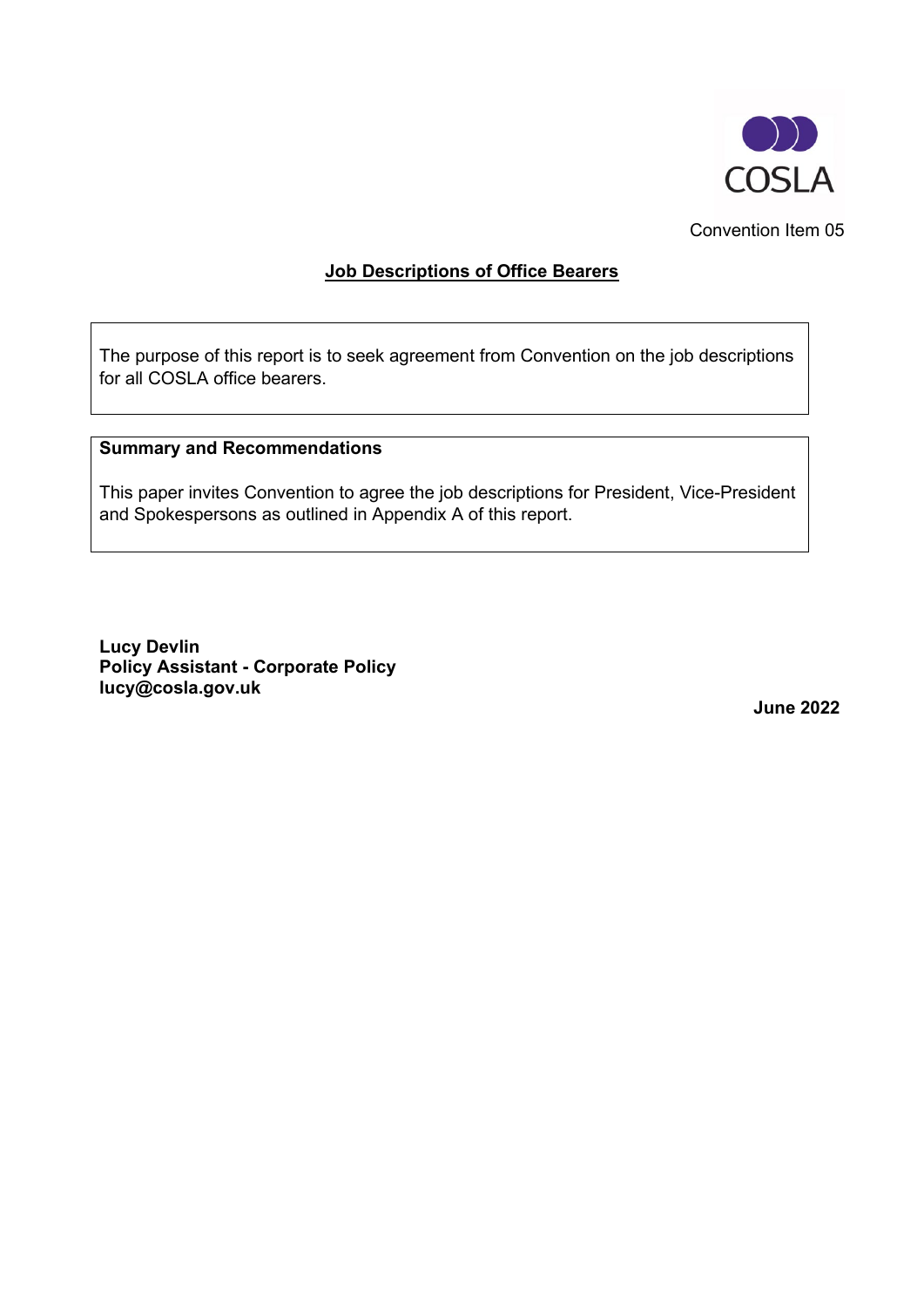

## **Job Descriptions of Office Bearers**

#### **Purpose**

1. This paper seeks formal agreement from Convention regarding the job descriptions for President, Vice-President, and Spokespersons, outlined in Appendix A.

### **Background**

- 2. The current roles for COSLA office bearers are as follows: the President, the Vice-President, and five Spokespersons.
- 3. Each Spokesperson has responsibility for a major area of COSLA's work. At this time, these areas are:
	- Health and Social Care
	- Children and Young People
	- Resources
	- Environment and Economy
	- Community Wellbeing
- 4. Four of COSLA's Spokespersons chair a Policy Board. In recognition of the crosscutting nature of their work, the Resources Spokesperson reports directly to Leaders and does not chair a separate Policy Board.
- 5. Detail of the roles of these office bearers is attached as Appendix A.
- 6. The appointment of Spokespersons to these roles is considered as the next item on today's agenda.

#### **Summary and Recommendations**

7. This paper invites Convention to agree the job descriptions for President, Vice-President and Spokespersons as outlined in Appendix A of this report.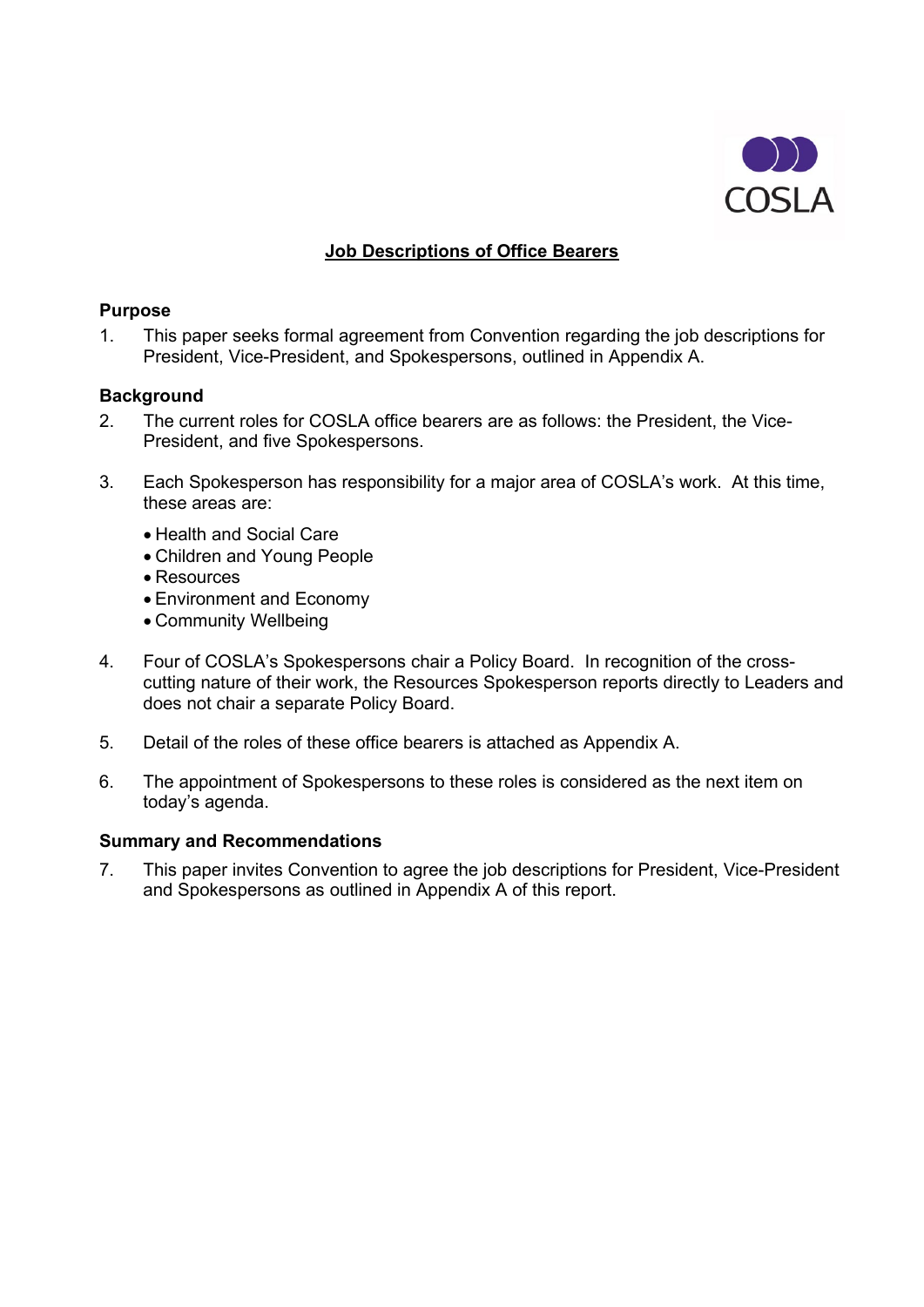# **PRESIDENT**

The role of President will be as follows :

- 1. To provide political leadership for the organisation.
- 2. To provide day to day political direction as required to respond to situations.
- 3. To actively promote the role of Local Government and the interests of Local Government as a whole.
- 4. To represent the organisation at meetings, conferences, and events where the formal authority of the President's office is required.
- 5. To chair the meetings of Leaders and the Convention.
- 6. To chair the Leadership Sounding Board.
- 7. To represent the organisation in the media as and when appropriate including briefings, interviews etc.
- 8. To work with the Group Leaders to establish clear political direction to be reflected in the work of the organisation.
- 9. To develop, nurture and manage the general relationship with the Scottish Government and UK Government.
- 10. To manage the relationship with all member councils.

# **VICE-PRESIDENT**

The role of the Vice-President will be as follows :

- 1. To work with the President in providing political leadership for the organisation.
- 2. To work with the President in actively managing the relationship with all member councils and partner bodies.
- 3. To represent the organisation at meetings, conferences, and events where the formal authority of the President's office is required.
- 4. To develop, nurture and manage the relationship with the Scottish Parliament.
- 5. To attend the meetings of Leaders and the Convention and represent the organisation in a senior capacity.
- 6. To attend and participate in the Leadership Sounding Board.
- 7. To deputise for the President as appropriate, including in the President's absence, chairing Convention, Leaders or Leadership Sounding Board meetings.

### **SPOKESPERSONS**

The role of the four Spokespersons with Policy Boards will be as follows:

- 1. To chair Board meetings or Special Interest Groups as appropriate.
- 2. To work with the President and Vice-President to ensure political cohesion across the organisation
- 3. To actively manage the relationship with member councils and partner bodies
- 4. To enable members of different political groups to contribute to the work of COSLA and to the development of policies which represent, as far as possible, consensus between the political groups.
- 5. To act as COSLA's primary political point of contact with Scottish Government and other Ministers pertinent to their respective remit.
- 6. To lead cross-party delegations to Ministers as appropriate.
- 7. To maintain regular contact with appropriate officers within COSLA both to provide